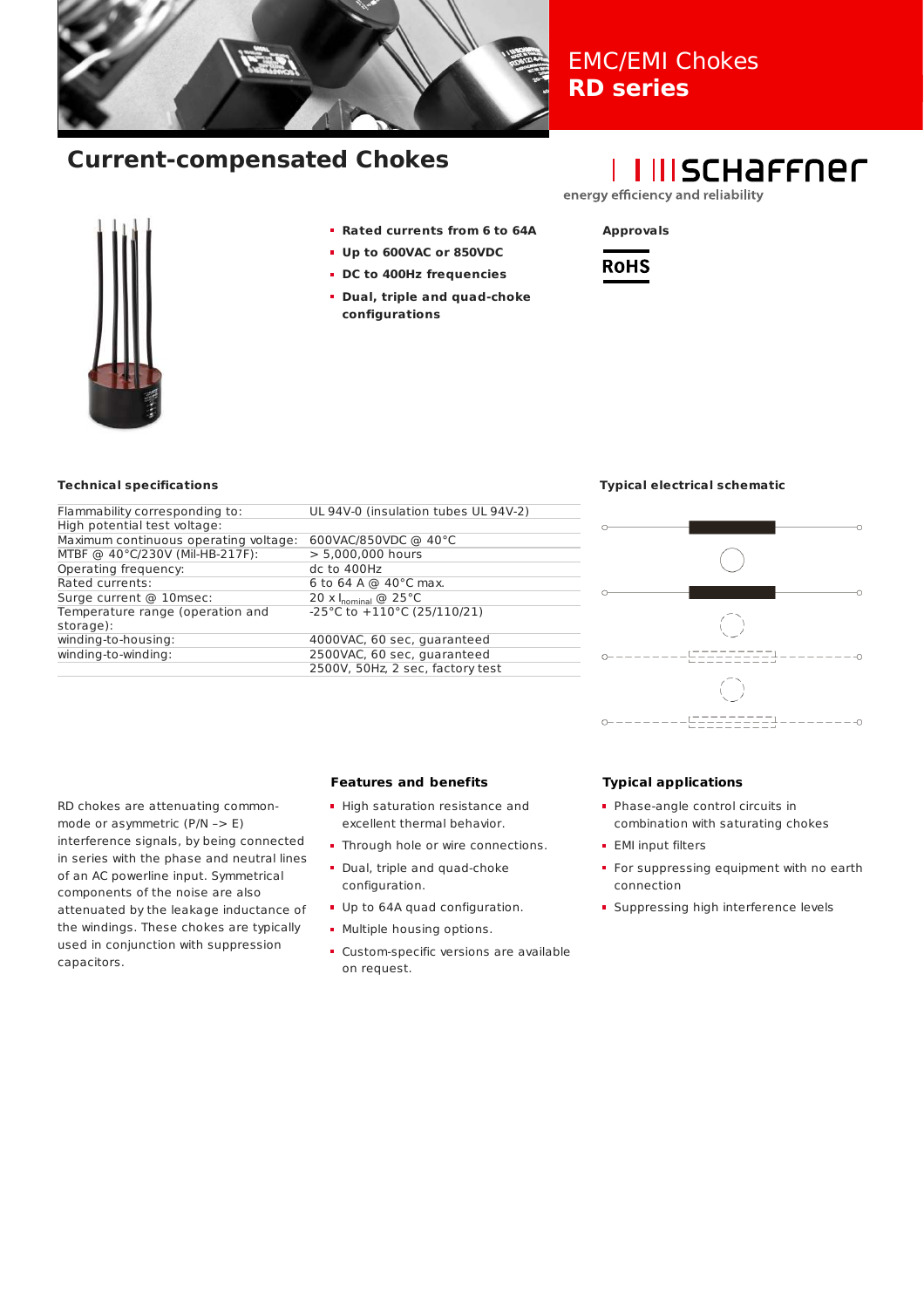## **Choke selection table**

| Choke           | <b>Nominal current</b><br>@ 40°C | Inductance<br>L | <b>Resistance</b><br>R | Choke<br>configuration | Input/Output<br>connections |       | Pin footprint<br>connections | Weight |  |
|-----------------|----------------------------------|-----------------|------------------------|------------------------|-----------------------------|-------|------------------------------|--------|--|
|                 | [A]                              | [mH/path]       | [m/path]               | [Qty]                  |                             | ▟     | [mm]                         | [g]    |  |
| RD 5122-6-9m6   | 6                                | 9.6             | 52.55                  | 2                      | $-02$                       |       | Ø1                           | 160    |  |
| RD 5122-10-6m0  | 10                               | 6               | 24.25                  | 2                      | $-02$                       |       | Ø1.3                         | 160    |  |
| RD 5122-16-2m0  | 16                               | $\overline{2}$  | 9.5                    | $\overline{2}$         | $-02$                       |       | 01.6                         | 160    |  |
|                 |                                  |                 |                        |                        |                             |       |                              |        |  |
| RD 5132-6-5m0   | 6                                | 5               | 38                     | 3                      | $-02$                       |       | Ø1                           | 160    |  |
| RD 5132-10-3m0  | 10                               | 3               | 17.6                   | 3                      | $-02$                       |       | Ø1.3                         | 160    |  |
| RD 5132-16-1m0  | 16                               | $\mathbf{1}$    | 6.9                    | 3                      | $-02$                       |       | 01.6                         | 160    |  |
| RD 6127-6-15m0  | 6                                | 15              | 66.65                  | $\overline{2}$         |                             | $-07$ | Ø1                           | 235    |  |
| RD 6127-10-9m0  | 10                               | 9               | 25.9                   | $\overline{2}$         |                             | $-07$ | Ø1.5                         | 235    |  |
| RD 6127-16-3m0  | 16                               | 3               | 10.9                   | 2                      |                             | $-07$ | Ø1.8                         | 235    |  |
|                 |                                  |                 |                        |                        |                             |       |                              |        |  |
| RD 6137-6-7m5   | 6                                | 7.5             | 49                     | 3                      |                             | $-07$ | Ø1                           | 235    |  |
| RD 6137-10-4m5  | 10                               | 4.5             | 18.35                  | 3                      |                             | $-07$ | Ø1.5                         | 235    |  |
| RD 6137-16-1m5  | 16                               | 1.5             | 8.3                    | 3                      |                             | $-07$ | 01.8                         | 235    |  |
| RD 7127-6-25m0  | 6                                | 25              | 84.2                   | $\overline{2}$         |                             | $-07$ | Ø1                           | 320    |  |
| RD 7127-10-14m0 | 10                               | 14              | 33.5                   | 2                      |                             | $-07$ | Ø1.4                         | 350    |  |
| RD 7127-16-5m7  | 16                               | 5.7             | 14.1                   | $\overline{2}$         |                             | $-07$ | Ø1.8                         | 370    |  |
| RD 7127-25-2m8  | 25                               | 2.8             | 6.4                    | 2                      |                             | $-07$ | Ø2.4                         | 400    |  |
| RD 7127-36-1m0  | 36                               | $\mathbf{1}$    | 3.3                    | $\overline{2}$         |                             | $-07$ | 02.7                         | 380    |  |
| RD 7137-6-12m0  | 6                                | 12              | 60.6                   | 3                      |                             | $-07$ | Ø1                           | 340    |  |
| RD 7137-10-6m6  | 10                               | 6.6             | 21.9                   | 3                      |                             | $-07$ | Ø1.5                         | 380    |  |
| RD 7137-16-2m8  | 16                               | 2.8             | 10.7                   | 3                      |                             | $-07$ | 01.8                         | 380    |  |
| RD 7137-25-1m3  | 25                               | 1.3             | 4.45                   | 3                      |                             | $-07$ | Ø2.5                         | 440    |  |
| RD 7137-36-0m5  | 36                               | 0.5             | 2.75                   | $\overline{3}$         |                             | $-07$ | 02.7                         | 400    |  |
| RD 7147-6-6m0   | 6                                | 6               | 45.1                   | $\overline{4}$         |                             | $-07$ | Ø1                           | 320    |  |
| RD 7147-10-3m5  | 10                               | 3.5             | 19.1                   | 4                      |                             | $-07$ | Ø1.4                         | 370    |  |
| RD 7147-16-1m5  | 16                               | 1.5             | 8.5                    | $\overline{4}$         |                             | $-07$ | 01.8                         | 390    |  |
| RD 7147-25-0m7  | 25                               | 0.7             | 3.65                   | $\overline{4}$         |                             | $-07$ | Ø2.4                         | 430    |  |
| RD 7147-36-0m2  | 36                               | 0.2             | 2.3                    | $\overline{4}$         |                             | $-07$ | 02.5                         | 400    |  |
| RD 8127-16-12m0 | 16                               | 12              | 20.05                  | 2                      |                             | $-07$ | Ø2                           | 590    |  |
| RD 8127-25-5m0  | 25                               | 5               | 8.45                   | 2                      |                             | $-07$ | Ø2.4                         | 630    |  |
| RD 8127-36-3m0  | 36                               | 3               | 4.55                   | $\overline{2}$         |                             | $-07$ | $1.5 \times 4.5$             | 690    |  |
| RD 8127-50-1m0  | 50                               | $\mathbf{1}$    | 2.5                    | $\overline{2}$         |                             | $-07$ | $1.7 \times 5$               | 640    |  |
| RD 8127-64-0m8  | 64                               | 0.8             | 1.6                    | $\overline{2}$         |                             | $-07$ | $2.5 \times 5$               | 710    |  |
|                 |                                  |                 |                        |                        |                             |       |                              |        |  |
| RD 8137-16-5m0  | 16                               | 5               | 11.6                   | 3                      |                             | $-07$ | Ø2                           | 630    |  |
| RD 8137-25-2m5  | 25                               | 2.5             | 6.4                    | 3                      |                             | $-07$ | 02.4                         | 650    |  |
| RD 8137-36-1m5  | 36                               | 1.5             | 3.65                   | 3                      |                             | $-07$ | $1.5 \times 4.5$             | 720    |  |
| RD 8137-50-0m6  | 50                               | 0.6             | 2.15                   | 3                      |                             | $-07$ | $1.7 \times 5$               | 700    |  |
| RD 8137-64-0m5  | 64                               | 0.5             | 1.35                   | 3                      |                             | $-07$ | $2.5 \times 5$               | 780    |  |
| RD 8147-16-3m0  | 16                               | 3               | 9.25                   | 4                      |                             | $-07$ | Ø2                           | 650    |  |
| RD 8147-25-1m3  | 25                               | 1.3             | 5.05                   | 4                      |                             | $-07$ | Ø2.4                         | 650    |  |
| RD 8147-36-0m8  | 36                               | 0.8             | 3                      | 4                      |                             | $-07$ | $1.5 \times 4.5$             | 760    |  |
| RD 8147-50-0m3  | 50                               | 0.3             | 1.75                   | 4                      |                             | $-07$ | $1.7 \times 5$               | 740    |  |
| RD 8147-64-0m2  | 64                               | 0.2             | 1.1                    | $\overline{4}$         |                             | $-07$ | $2.5 \times 5$               | 820    |  |

Test conditions: Measuring frequency: 1kHz; 500μA > 0.16mH > 1.6mH; 50μA > 1.6mH < 160mH Inductance tolerance: +50%, -30% Resistance tolerance: max. ±15% @ 25°C; 200m, 100mA Electrical characteristics @ 25°C: ±2°C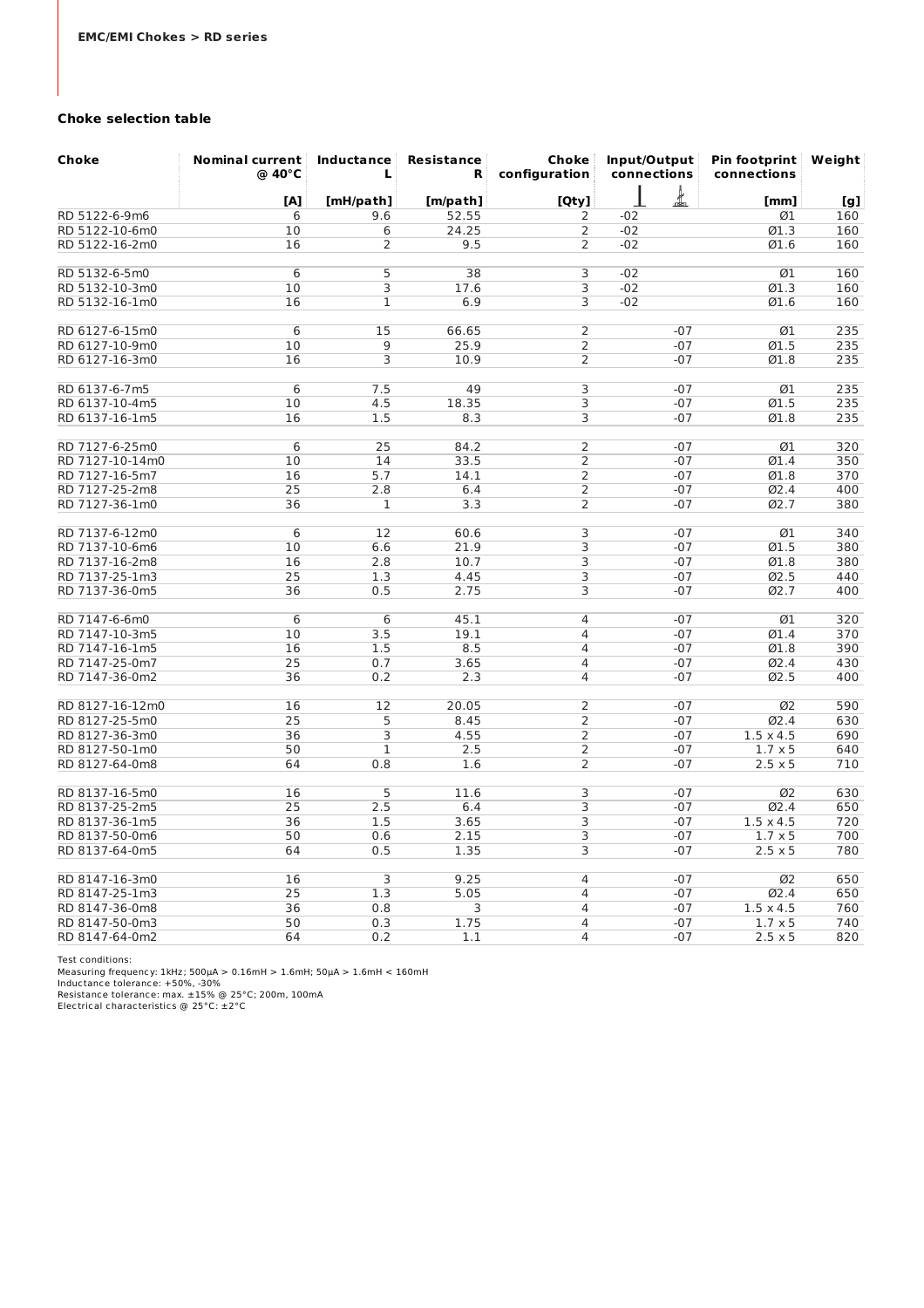## **Typical choke attenuation/resonance frequency characteristics**

Per CISPR 17; 50/50 asym













RD 7147 RD 8127 RD 8137 RD 8147





## **Typical saturation characteristics**

Inductance (typical value in %) vs. nominal current (A DC)





Ind  $%$ 







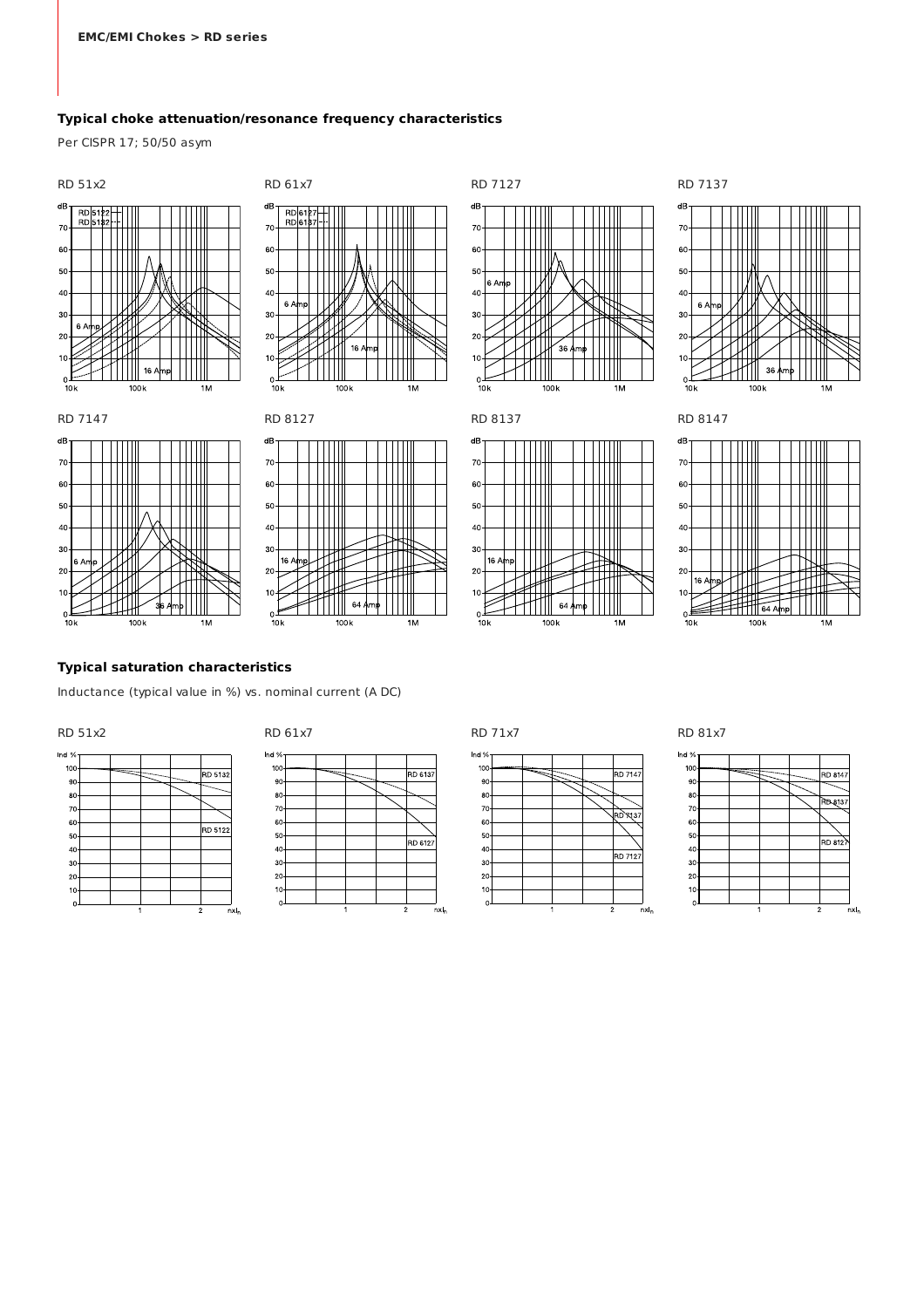## **Mechanical data**

 $\overline{A}$ 

€

h

 ${\mathsf G}$ 

RD 5122 RD 5132

 $\overline{\mathsf{K}}$ 

 $\overline{H}$ 

 $\overline{\mathsf{E}}$  ${\mathsf C}$  $\vert$ D

 $\overline{A}$ L  $\mathbb{R}$ 

 $\overline{\phantom{a}}$ 

 $\mathsf{G}$ 

 $\overline{H}$ 

 $\overline{A}$ 

 $\overset{5}{\oplus}$   $\overset{5}{\cdot}$  $\mathbf{t}$ 

 $3\lambda$ 





RD 6127, RD 7127, RD 8127 RD 6137, RD 7137, RD 8137









## RD 7147, RD 8147

 $\mathbf{I}$ 



## **Dimensions**

|                | <b>RD 5122</b>                     | <b>RD 5132</b> | <b>RD 6127</b> | <b>RD 6137</b> | <b>RD 7127</b> | <b>RD 7137</b> | <b>RD 7147</b> | <b>RD 8127</b> | <b>RD 8137</b> | <b>RD 8147</b> | <b>Tolerances</b> |
|----------------|------------------------------------|----------------|----------------|----------------|----------------|----------------|----------------|----------------|----------------|----------------|-------------------|
|                | A 50                               | 50             | 60             | 60             | 70             | 70             | 70             | 80             | 80             | 80             | $\pm 0.5$         |
|                | C <sub>35</sub>                    | 35             | 35             | 35             | 40             | 40             | 40             | 50             | 50             | 50             | $\pm 0.5$         |
|                | <b>D</b> $5 \pm 0.5$               | $5 \pm 0.5$    | 150            | 150            | 150            | 150            | 150            | 200            | 200            | 200            | $+5/-0$           |
|                | <b>E</b> see choke selection table |                |                |                |                |                |                |                |                |                |                   |
| F              |                                    |                | 10             | 10             | 10             | 10             | 10             | 20             | 20             | 20             | $\pm 1$           |
|                | G 15                               | 20             |                |                |                |                |                |                |                |                | $\pm 0.3$         |
|                | H 20                               | $40 \pm 0.4$   |                |                |                |                |                |                |                |                | ±0.3              |
|                | $1 \t4.1 + 3/-0$                   | $4.1 + 3/-0$   | $4.1 + 3/-0$   | $4.1 + 3/-0$   | -6.1           | 6.1            | 6.1            | 6.1            | 6.1            | 6.1            | $+6/-0$           |
|                |                                    | $120^\circ$    |                |                |                |                |                |                |                |                |                   |
| K <sub>5</sub> |                                    |                |                |                |                |                |                |                |                |                |                   |

All dimensions in mm; 1 inch = 25.4mm Tolerances according: ISO 2768-m / EN 22768-m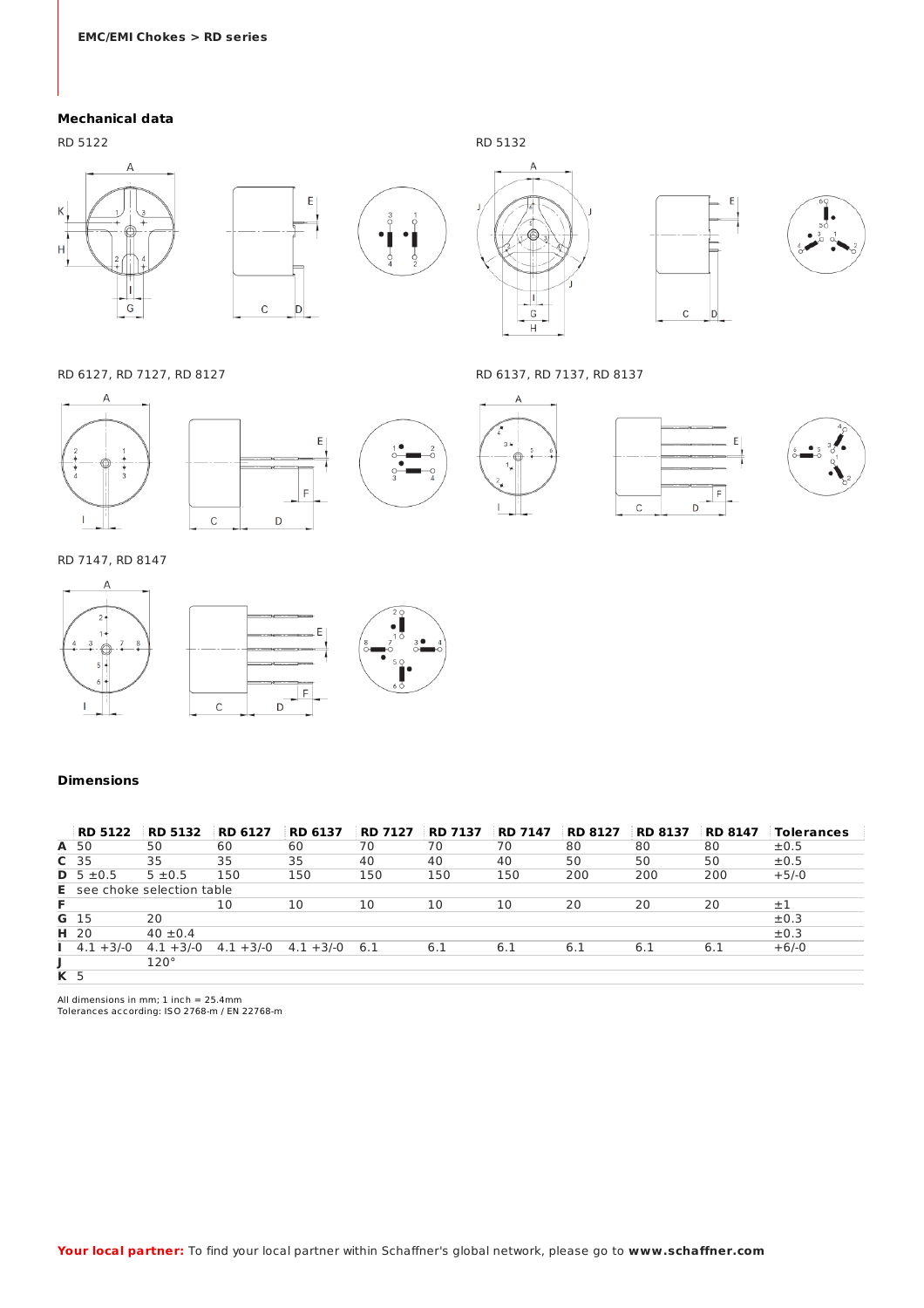## **Headquarters, global innovation and development center**

#### **Schaffner Group**

Nordstrasse 11 4542 Luterbach **Switzerland** T +41 32 681 66 26 F +41 32 681 66 30 info@schaffner.com www.schaffner.com

To find your local partner within Schaffner's global network, please go to www.schaffner.com

© 2012 Schaffner Group Specifications are subject to change without notice. The latest version of the data sheets can be obtained from the website. All trademarks recognized.

Schaffner is an ISO-registered company. Its products are designed and manufactured under the strict quality and environnmental requirements o the ISO 9001 and ISO 14001 standards.

This document has been carefully checked. However, Schaffner does not assume any liability for errors [or](http://www.schaffner.com/) inaccuracies.

## **Sales and application centers**

#### China

**Schaffner EMC Ltd. Shanghai** T20-3, No 565 Chuangye Road Pudong New Area 201201 Shanghai T +86 21 3813 9500 F F +86 21 3813 9501 / 02 cschina@schaffner.com http://www.schaffner.com.cn/

## Finland

**Schaffner Oy** Sauvonrinne 19 H 08500 Lohja T +358 19 35 72 71 finlandsales@schaffner.com

#### France

## **Schaffner EMC S.A.S.**

112, Quai de Bezons Boîte postale 133 95103 Argenteuil T +33 1 34 34 30 60 F +33 1 39 47 02 28 francesales@schaffner.com

#### Italy

**Schaffner EMC S.r.l.** Via Galileo Galilei 47 20092 Cinisello Balsamo (MI) T +39 02 66 04 30 45/47 F +39 02 61 23 943 italysales@schaffner.com Â

#### Japan

**Schaffner EMC K.K.**  1-32-12, Kamiuma, Setagaya-ku 7F Mitsui-seimei Sangenjaya Bldg. 154-0011 Tokyo T +81 3 5712 3650 F +81 3 5712 3651 japansales@schaffner.com http://www.schaffner.jp

## Singapore

**Schaffner EMC Pte Ltd.** Blk 3015A Ubi Road 1 05-09 Kampong Ubi Industrial Estate 408705 Singapore T +65 6377 3283 F +65 6377 3281 singaporesales@schaffner.com

### Germany

**Schaffner Deutschland GmbH** Schoemperlenstrasse 12B 76185 Karlsruhe T +49 721 56910 F +49 721 569110 germanysales@schaffner.com

#### Spain

**Schaffner EMC España** Calle Caléndula 93, Miniparc III, Edificio E El Soto de la Moraleja Alcobendas 28109 Madrid T +34 618 176 133 spainsales@schaffner.com

## Sweden

**Schaffner EMC AB**  Turebergstorg 1, 6 19147 Sollentuna T +46 8 5792 1121 / 22 F +46 8 92 96 90 swedensales@schaffner.com

#### **Switzerland**

**[Schaffner EMV AG](mailto:cschina@schaffner.com)** [Nordstrasse 11](http://www.schaffner.com.cn/)  4542 Luterbach T +41 32 6816 626 F +41 32 6816 641 sales@schaffner.ch

## Taiwan R.O.C.

**Schaffner EMV Ltd.** 6 Floor, No. 413 Rui Guang Road 114 Neihu District Taipei City [T +886 2 87525050](mailto:finlandsales@schaffner.com)  F +886 2 87518086 taiwansales@schaffner.com

## Thailand

**Schaffner EMC Co. Ltd.** Northern Region Industrial Estate 67 Moo 4 Tambon Ban Klang Amphur Muangg P.O. Box 14 51000 Lamphun T +66 53 58 11 04 F +66 53 58 10 19 thailandsales@schaffner.com

## [UK](mailto:francesales@schaffner.com)

**Schaffner Ltd.**  5 Ashville Way Molly Millars Lane Wokingham RG41 2PL Berkshire T +44 118 9770070 F +44 118 9792969 uksales@schaffner.com http://www.schaffner.uk.com

## USA

**Schaffner EMC Inc.** [52 Mayfield Avenue](mailto:italysales@schaffner.com   )  08837 Edison T 1-800-367-5566 T 732-225-9533 F 732-225-4789 usasales@schaffner.com http://www.schaffner.com/us